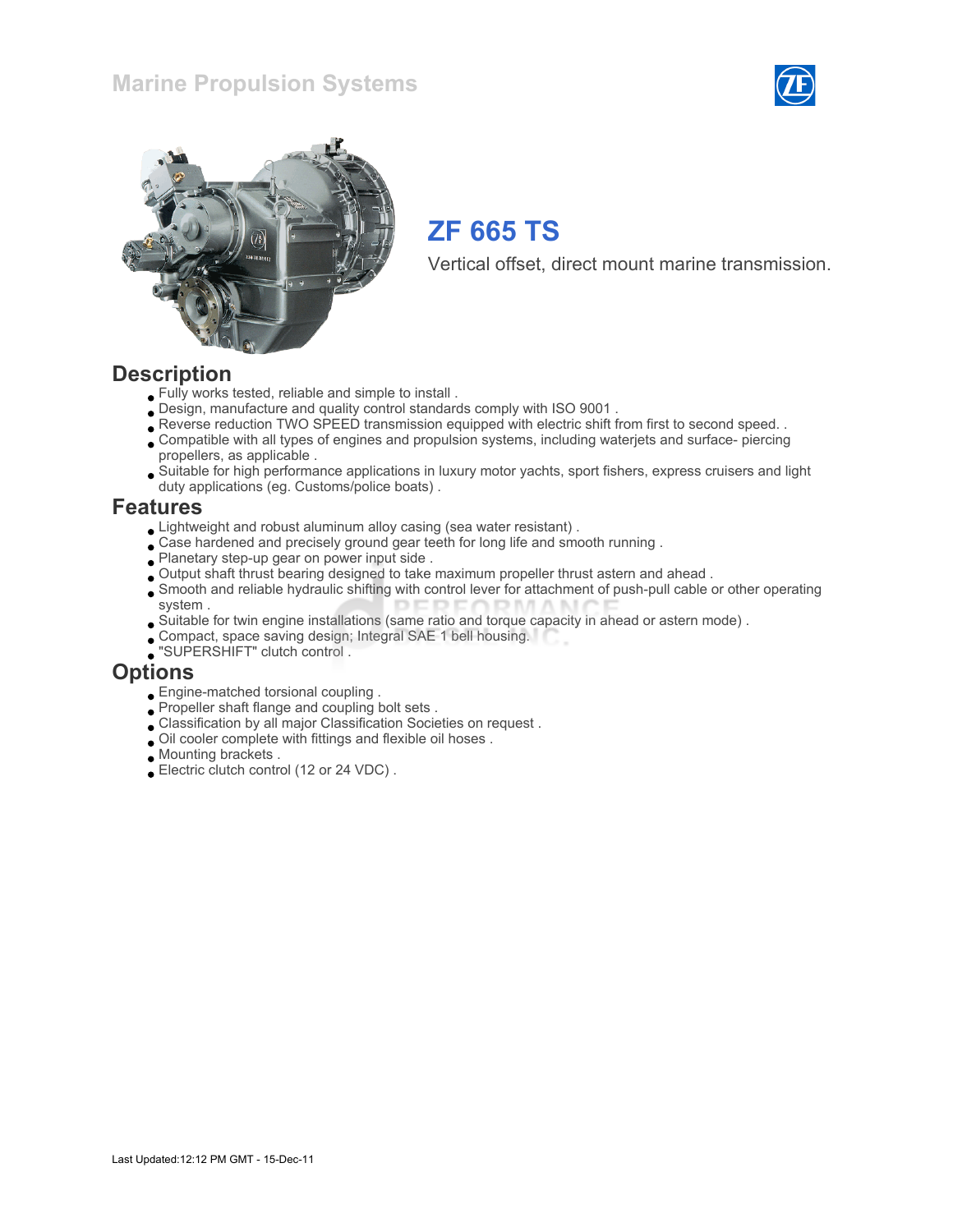## ZF 665 TS Ratings

### Pleasure Duty

|       | <b>RATIOS</b>                                                        | MAX.<br><b>TORQUE</b>  | POWER/RPM |    |    |          |      | <b>INPUT POWER CAPACITY</b> |          | MAX.<br><b>RPM</b> |      |
|-------|----------------------------------------------------------------------|------------------------|-----------|----|----|----------|------|-----------------------------|----------|--------------------|------|
| 1st   | 2 <sub>nd</sub>                                                      | ftlb<br>N <sub>m</sub> | kW        | hp | kW | hp       | kW   | hp                          | kW       | hp                 |      |
|       |                                                                      |                        |           |    |    | 2100 rpm |      | 2300 rpm                    | 2450 rpm |                    |      |
| 1.111 | $0.892, 0.930, 0.965, 0.993, 1.020$ 4152 3062 0.4348 0.5830 913 1224 |                        |           |    |    |          | 1000 | 1341                        | 1065     | 1428               | 2500 |
| 1.182 | 0.949.0.989.1.027.1.057.1.085 4152 3062 0.4348 0.5830 913 1224       |                        |           |    |    |          | 1000 | 1341                        | 1065     | 1428               | 2500 |
| 1.262 | 1.013.1.056.1.096.1.128.1.159 4152 3062 0.4348 0.5830 913 1224       |                        |           |    |    |          | 1000 | 1341                        | 1065     | 1428               | 2500 |
| 1.400 | 1.124,1.172,1.216,1.252,1.286 4152 3062 0.4348 0.5830 913 1224 1000  |                        |           |    |    |          |      | 1341                        | 1065     | 1428               | 2500 |
| 1.500 | 1.205,1.256,1.303,1.341,1.378 4152 3062 0.4348 0.5830 913 1224       |                        |           |    |    |          | 1000 | 1341                        | 1065     | 1428               | 2500 |
| 1.743 | 1.400,1.459,1.514,1.558,1.601 4152 3062 0.4348 0.5830 913 1224       |                        |           |    |    |          | 1000 | 1341                        | 1065     | 1428               | 2500 |
| 2.000 | 1.606,1.674,1.738,1.788,1.837 4152 3062 0.4348 0.5830 913            |                        |           |    |    | 1224     | 1000 | 1341                        | 1065     | 1428               | 2500 |
| 2.233 | 1.794,1.870,1.941,1.997,2.051 4152 3062 0.4348 0.5830 913 1224       |                        |           |    |    |          | 1000 | 1341                        | 1065     | 1428               | 2500 |
| 2.593 | 2.082, 2.171, 2.253, 2.318, 2.381 3817 2815 0.3997 0.5360 839        |                        |           |    |    | 1126     | 919  | 1233                        | 979      | 1313               | 2500 |
| 3.042 | 2.443,2.547,2.643,2.719,2.793 3360 2478 0.3518 0.4718 739            |                        |           |    |    | 991      | 809  | 1085                        | 862      | 1156               | 2500 |

\* Special Order Ratio.



Last Updated:12:12 PM GMT - 15-Dec-11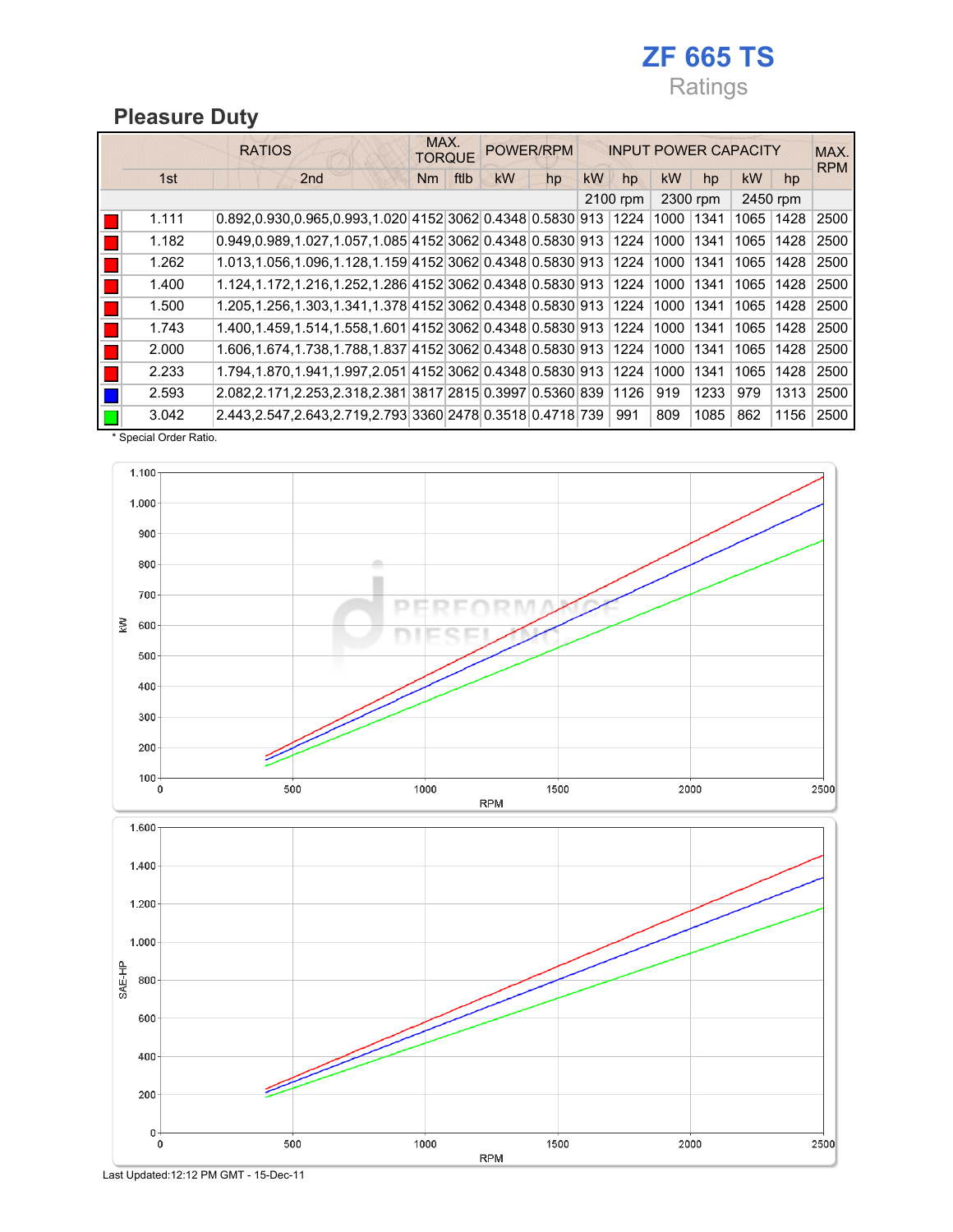## ZF 665 TS Ratings

## Light Duty

|                     | <b>RATIOS</b>                                                                 | MAX.<br><b>TORQUE</b> |      |           | POWER/RPM |    |          |     | <b>INPUT POWER CAPACITY</b> |           | MAX.<br><b>RPM</b> |      |
|---------------------|-------------------------------------------------------------------------------|-----------------------|------|-----------|-----------|----|----------|-----|-----------------------------|-----------|--------------------|------|
| 1st                 | 2 <sub>nd</sub>                                                               | Nm                    | ftlb | <b>kW</b> | hp        | kW | hp       | kW  | hp                          | <b>kW</b> | hp                 |      |
|                     |                                                                               |                       |      |           |           |    | 2100 rpm |     | 2300 rpm                    |           | 2450 rpm           |      |
| 1.111               | 0.892,0.930,0.965,0.993,1.020 3561 2626 0.3729 0.5000 783 1050                |                       |      |           |           |    |          |     | 858 1150                    | 914       | 1225               | 2500 |
| 1.182               | $0.949, 0.989, 1.027, 1.057, 1.085$ 3561 2626 0.3729 0.5000 783 1050 858 1150 |                       |      |           |           |    |          |     |                             | 914       | 1225               | 2500 |
| 1.262               | 1.013,1.056,1.096,1.128,1.159 3561 2626 0.3729 0.5000 783 1050 858 1150       |                       |      |           |           |    |          |     |                             | 914       | 1225               | 2500 |
| 1.400               | 1.124,1.172,1.216,1.252,1.286 3561 2626 0.3729 0.5000 783 1050 858 1150       |                       |      |           |           |    |          |     |                             | 914       | 1225               | 2500 |
| 1.500               | 1.205,1.256,1.303,1.341,1.378 3561 2626 0.3729 0.5000 783 1050 858 1150       |                       |      |           |           |    |          |     |                             | 914       | 1225               | 2500 |
| 1.743               | 1.400,1.459,1.514,1.558,1.601 3561 2626 0.3729 0.5000 783 1050 858 1150       |                       |      |           |           |    |          |     |                             | 914       | 1225               | 2500 |
| 2.000               | 1.606,1.674,1.738,1.788,1.837 3561 2626 0.3729 0.5000 783 1050 858 1150 914   |                       |      |           |           |    |          |     |                             |           | 1225               | 2500 |
| 2.233               | 1.794,1.870,1.941,1.997,2.051 3490 2574 0.3654 0.4901 767                     |                       |      |           |           |    | 1029     | 841 | 1127                        | 895       | 1201               | 2500 |
| 2.593               | 2.082,2.171,2.253,2.318,2.381 3490 2574 0.3654 0.4901 767                     |                       |      |           |           |    | 1029     | 841 | 1127                        | 895       | 1201               | 2500 |
| 3.042               | 2.443,2.547,2.643,2.719,2.793 2786 2055 0.2917 0.3912 613 822                 |                       |      |           |           |    |          | 671 | 900                         | 715       | 958                | 2500 |
| Snecial Order Ratio |                                                                               |                       |      |           |           |    |          |     |                             |           |                    |      |

 $_{\rm spec}$ 



Last Updated:12:12 PM GMT - 15-Dec-11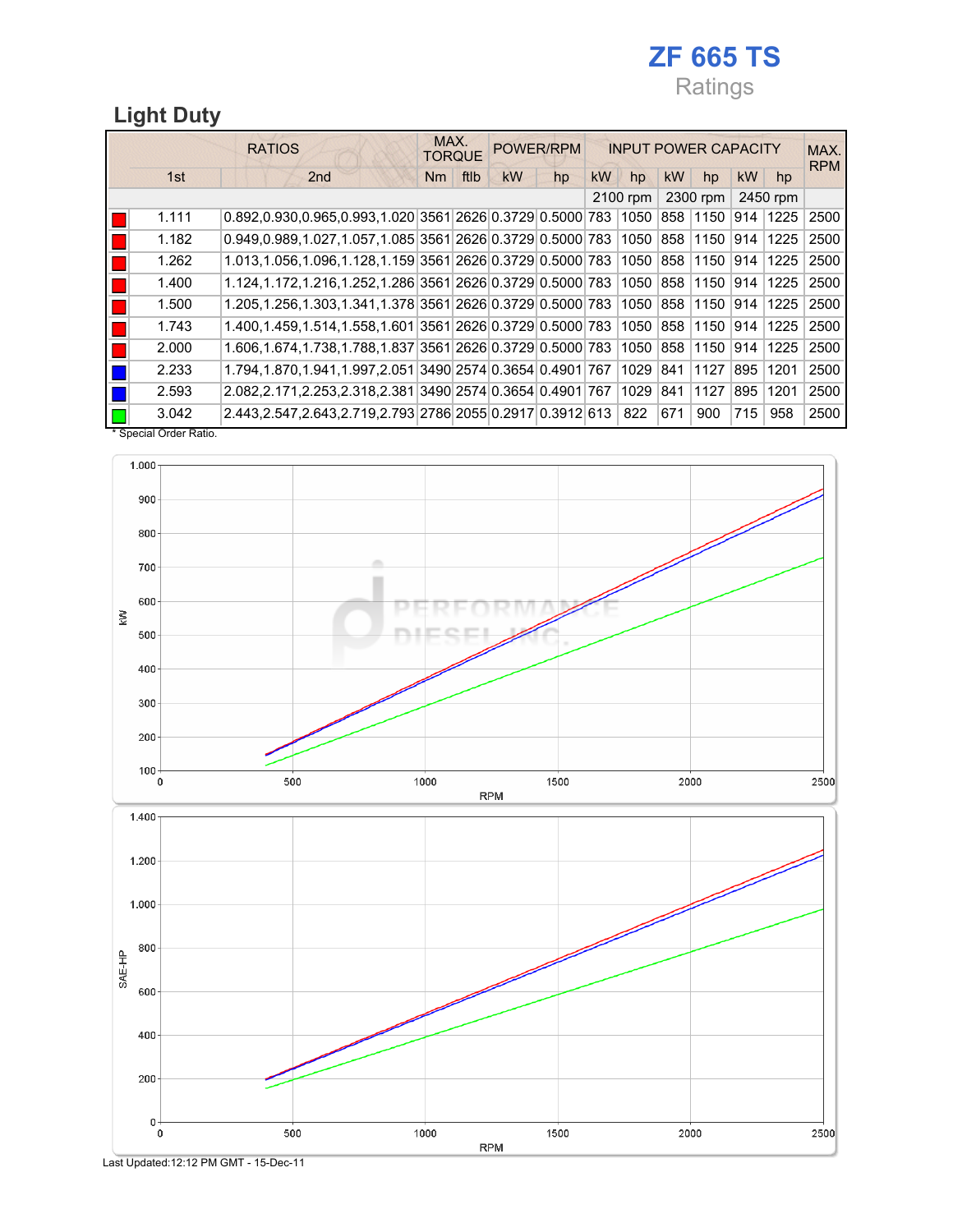# ZF 665 TS

Dimensions



#### mm (inches)

|            |                |                |            | $HIII$ (HIGHES) |            |                            |             |                          |           |
|------------|----------------|----------------|------------|-----------------|------------|----------------------------|-------------|--------------------------|-----------|
| A          | B <sub>1</sub> | B <sub>2</sub> | $H_1$      | H <sub>2</sub>  |            | L <sub>1</sub>             | $L_2$ $L_3$ |                          | Bell Hsg. |
| 200 (7.87) | 310 (12.2)     | 310 (12.2)     | 200 (7.87) | 400 (15.8)      | 884 (34.8) | 737 (29.0)                 | $\sim$      | $\overline{\phantom{a}}$ |           |
|            |                | Weight kg (lb) |            |                 |            | Oil Capacity Litre (US qt) |             |                          |           |
|            |                | 344 (758)      |            |                 |            | 15.0 (15.9)                |             |                          |           |

## SAE Bell Housing Dimensions

**DOWN** 

|         |    |    |                                                         |  | <b>Bolt Holes</b> |  |
|---------|----|----|---------------------------------------------------------|--|-------------------|--|
| SAE No. |    |    |                                                         |  | <b>Diameter</b>   |  |
|         | mm | mm | mm                                                      |  | mm                |  |
|         |    |    | 511.18 20.125 530.23 20.875 552.45 21.75 12 11.91 15/32 |  |                   |  |

## Output Coupling Dimensions

|    |    |    |    |    |    | <b>Bolt Holes</b> |                                         |     |      |              |
|----|----|----|----|----|----|-------------------|-----------------------------------------|-----|------|--------------|
|    |    |    |    |    |    |                   |                                         | No. |      | Diameter (E) |
| mm | in | mm | in | mm | in | mm                |                                         |     | mm   |              |
|    |    |    |    |    |    |                   | 205 8.07 170 6.69 140 5.51 20.0 0.79 10 |     | 18.3 |              |
|    |    |    |    |    |    |                   |                                         |     |      |              |